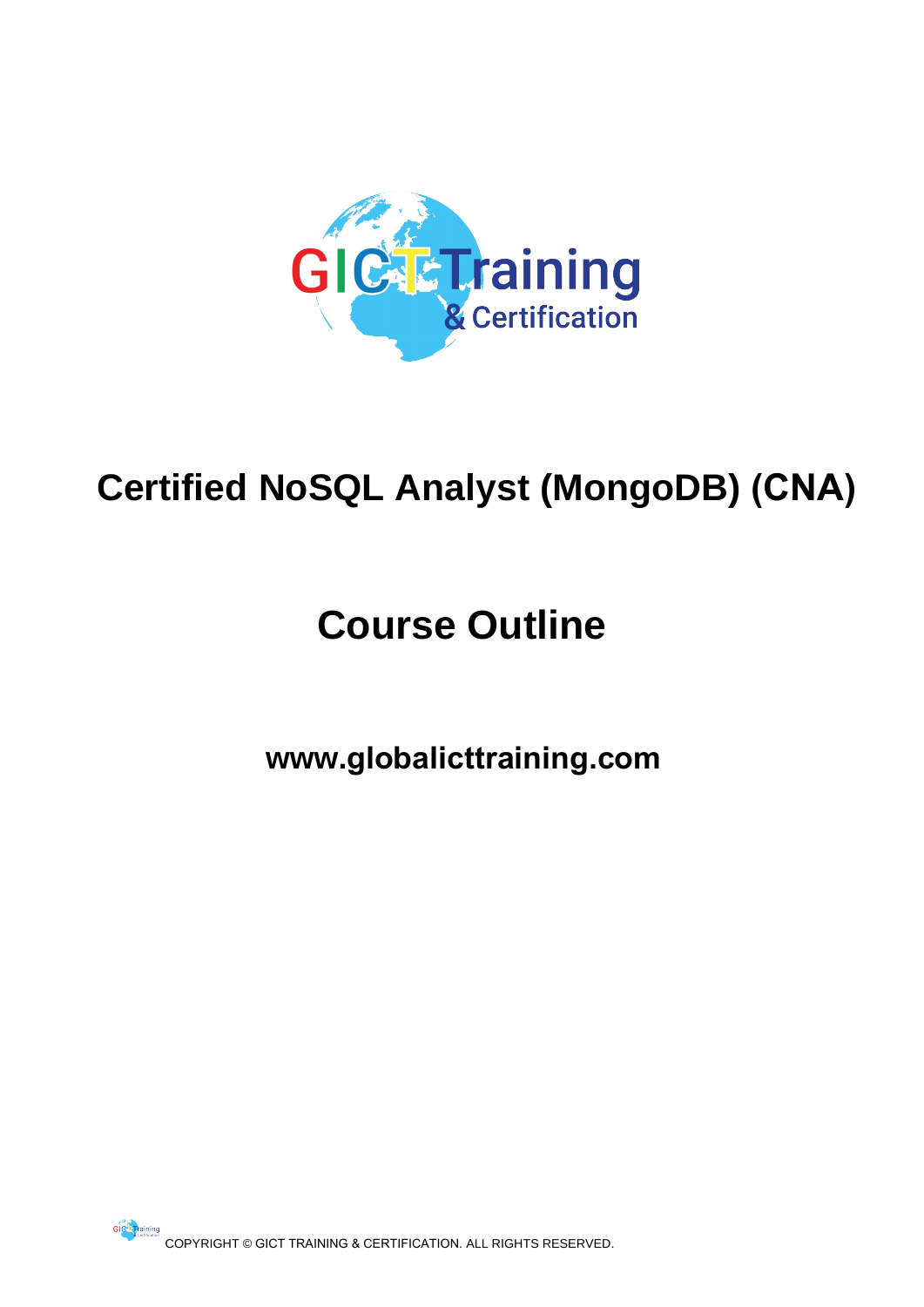### **Certified NoSQL Analyst (MongoDB)**

#### **DURATION**

5 Days

#### **COURSE OBJECTIVES**

Modern day businesses accumulate an astonishing amount of digital data, which can be leveraged to unlock new sources of economic value or to provide fresh insights into business trends. Business Analytics is the emerging and fastest growing technology which every organization is embracing. Given the context of data growth both in structured and unstructured way, organization also need to move forward from SQL to NoSQL technology to store and handle the data before analyzing it. MongoDB is one of the new open source databases that focus on the ideas of the NoSQL (Not Only SQL) approach.

This specialized course focuses on MongoDB to implement different ways to store and handle data that can be modeled as a document format. This database is employed to handle documents in a free schema design that provides great flexibility to store and use data. This course covers the concept of big data, role of big data analytics in business, data/information architecture, data warehousing, business intelligence, NoSQL approach, data mining techniques and NoSQL & analytical tools and deals with the basic principles of MongoDB, key features, operations, data model and MongoDB architecture. Participants will be explored from installation and configuration of MongoDB to working on Mongo shell. Participants will learn data types in MongoDB, its schema design, create-read-update-delete operations, other MongoDB operators and index. In addition, participants will also learn about different data mining techniques through an open source analytical tool RapidMiner.

dzie dzie dzie dzie dzie

- Data Analyst Statistics and Mining
- Big Data Analyst
- Operations Research Analyst
- IHL Students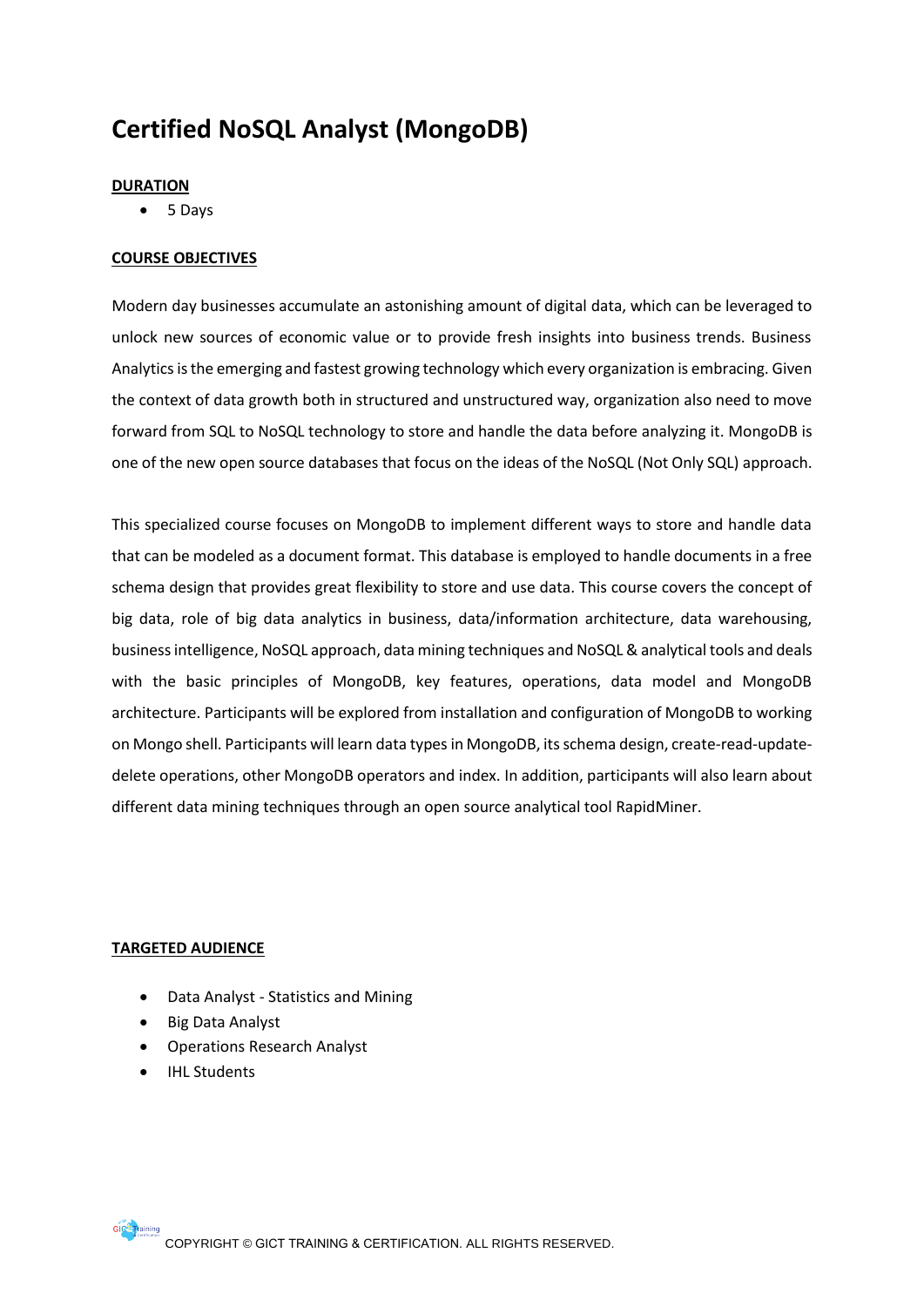#### **PRE-REQUISITES**

Participants are preferred to have some experience in software development with any RDBMS/ SQL database environment.

#### **PROGRAM STRUCTURE**

This is a 5-day intensive training program with the following assessment components.

Component 1. Written Examination

Component 2. Project Work Component (PWC)

These components are individual based. Participants will need to obtain 70% in both the components in order to qualify for this certification. If the participant fails one of the components, they will not pass the course and have to re-take that particular failed component. If they fail both components, they will have to re-take the assessment.

#### **COURSE OUTCOMES**

- Understand business analytics with its impact on enterprises
- Understand the role of big data and NoSQL in business
- Learn NoSQL concepts and technique through an open source tool
- Acquire the knowledge and learn the design and operations of a NoSQL technology (MongoDB)
- Learn data mining concepts and techniques through an open source analytical tool

#### **COURSE SESSION SCHEDULE**

|       | <b>Session 1</b>                      | <b>Session 2</b>                      | <b>Session 3</b>                                                  | <b>Session 4</b>                      |                                       |
|-------|---------------------------------------|---------------------------------------|-------------------------------------------------------------------|---------------------------------------|---------------------------------------|
| Day 1 | $(9:00 - 10:30)$                      | $(10:40 - 12:10)$                     | $(13:10 - 16:10)$                                                 | $(16:10 - 18:10)$                     |                                       |
|       | Introduction to Business<br>Analytics | Introduction to Business<br>Analytics | Data/Information<br>Architecture for<br><b>Business Analytics</b> | Introduction to Big Data              |                                       |
| Day 2 | <b>Session 1</b><br>$(9:00 - 10:00)$  | <b>Session 2</b><br>$(10.10 - 12:10)$ | <b>Session 3</b><br>$(13:10 - 14:10)$                             | <b>Session 4</b><br>$(14:10 - 17:10)$ | <b>Session 5</b><br>$(17:10 - 18:40)$ |
|       | Introduction to Big Data              | Introduction to NoSQL                 | Introduction to<br>NoSQL                                          | Introduction to<br>MongoDB            | Installation of<br>MongoDB            |
| Day 3 | <b>Session 1</b><br>$(9:00 - 10:30)$  | <b>Session 2</b><br>$(10:40 - 12:40)$ | <b>Session 3</b><br>$(13:40 - 14:10)$                             | <b>Session 4</b><br>$(14:10 - 16:10)$ | <b>Session 5</b><br>$(16:10 - 18:10)$ |
|       | Installation of MongoDB               | Mongo Shell                           | Mongo<br>Shell                                                    | MongoDB<br>Data Types                 | Schema<br>Design                      |
| Day 4 | <b>Session 1</b><br>$(9:00 - 10:30)$  | <b>Session 2</b><br>$(10:40 - 12:10)$ | <b>Session 3</b><br>$(13:10 - 16:10)$                             | <b>Session 4</b><br>$(16:10 - 18:10)$ |                                       |
|       | <b>CRUD Operations</b>                | <b>CRUD Operations</b>                | MongoDB<br>Operators                                              | MongoDB Indexes                       |                                       |
| Day 5 | <b>Session 1</b>                      | <b>Session 2</b>                      | <b>Session 3</b>                                                  | <b>Session 4</b>                      |                                       |
|       | $(9:00 - 10:00)$                      | $(10:10 - 12:10)$                     | $(13:10 - 15:10)$                                                 | $(15:10 - 17:40)$                     |                                       |
|       | MongoDB Indexes                       | Data Mining Tool                      | Data Mining<br>Techniques                                         | <b>CNA</b> examination                |                                       |

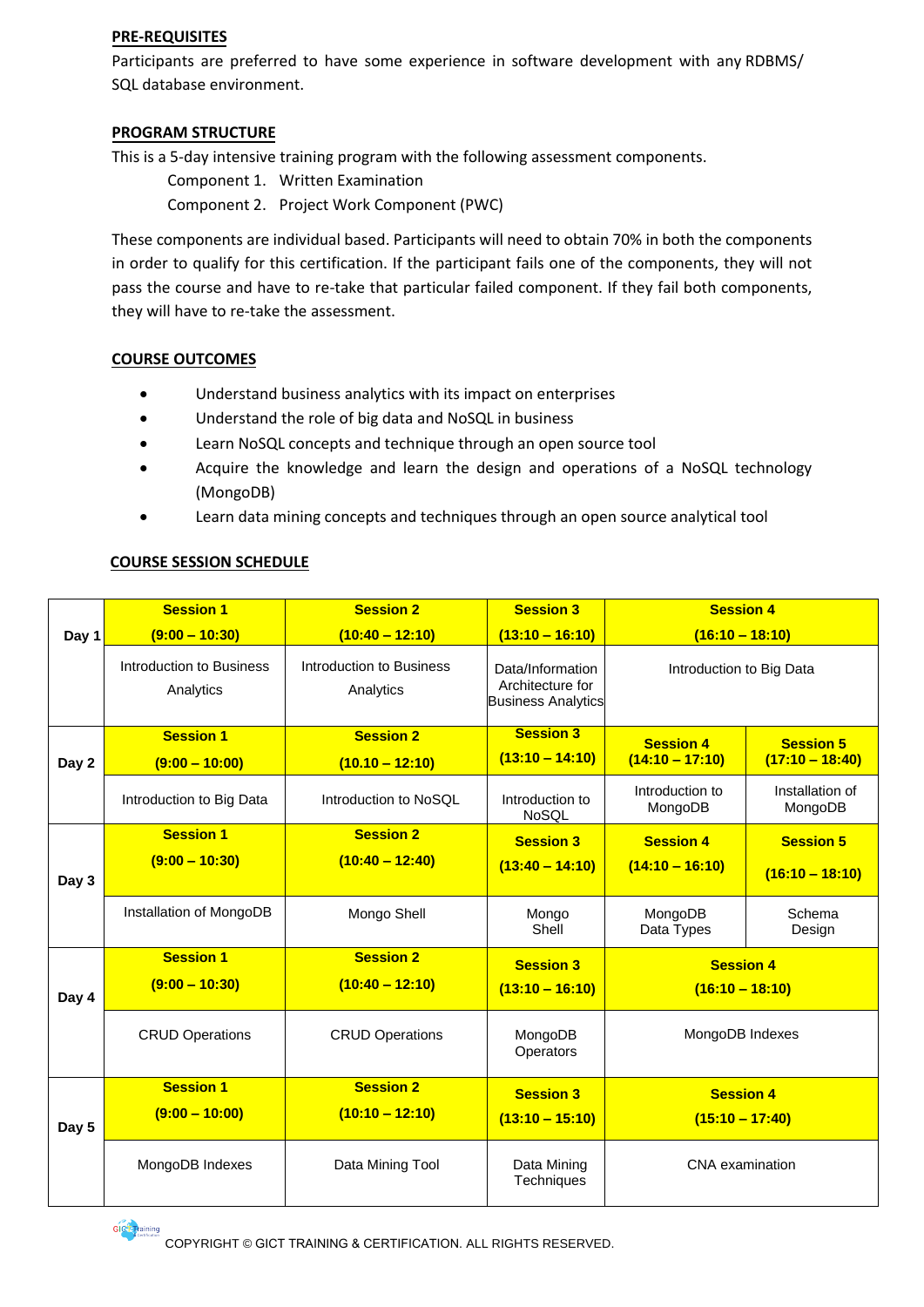#### **COURSE OUTLINE**

#### **Unit 1: Introduction to Business Analytics**

- **-** The concept of Business Analytics
- **-** Data, Information, Knowledge and Wisdom
- **-** Data as Unique Enterprise Asset
- **-** Data, Information and Analytics Lifecycle
- **-** Business Analytics Current Context
- **-** Types of Analytics
	- o Descriptive Analytics
	- o Predictive Analytics
	- o Prescriptive Analytics

#### **Unit 2: Data/Information Architecture for Business Analytics**

- **-** Data/Information Architecture
- **-** Concept of Data Warehouse/Enterprise Data Warehouse (EDW)
- **-** ETL Key Process
- **-** Concept of Data Mart
- **-** Business Intelligence
- **-** Data Mining

#### **Unit 3: Introduction to Big Data**

- **-** What is Big Data? Why Big Data?
- **-** 3V's of Big Data
- **-** The Rapid Growth of Unstructured Data
- **-** Big Data Market Forecast
- **-** Big Data Analytics
- **-** Big Data in Business
- **-** Big Data Types & Architecture

#### **Unit 4: Introduction to NoSQL**

- **-** What is NoSQL
- **-** Why is NoSQL
- **-** Motives Behind NoSQL
- **-** What is wrong with RDBMS?
- **-** ACID Semantics
- **-** CAP Semantics
- **-** BASE

**GIC** E Training

- **-** Concurrency Models
- **-** Data Models
	- o Key-Value Stores
	- o Tuples (rows)

COPYRIGHT © GICT TRAINING & CERTIFICATION. ALL RIGHTS RESERVED.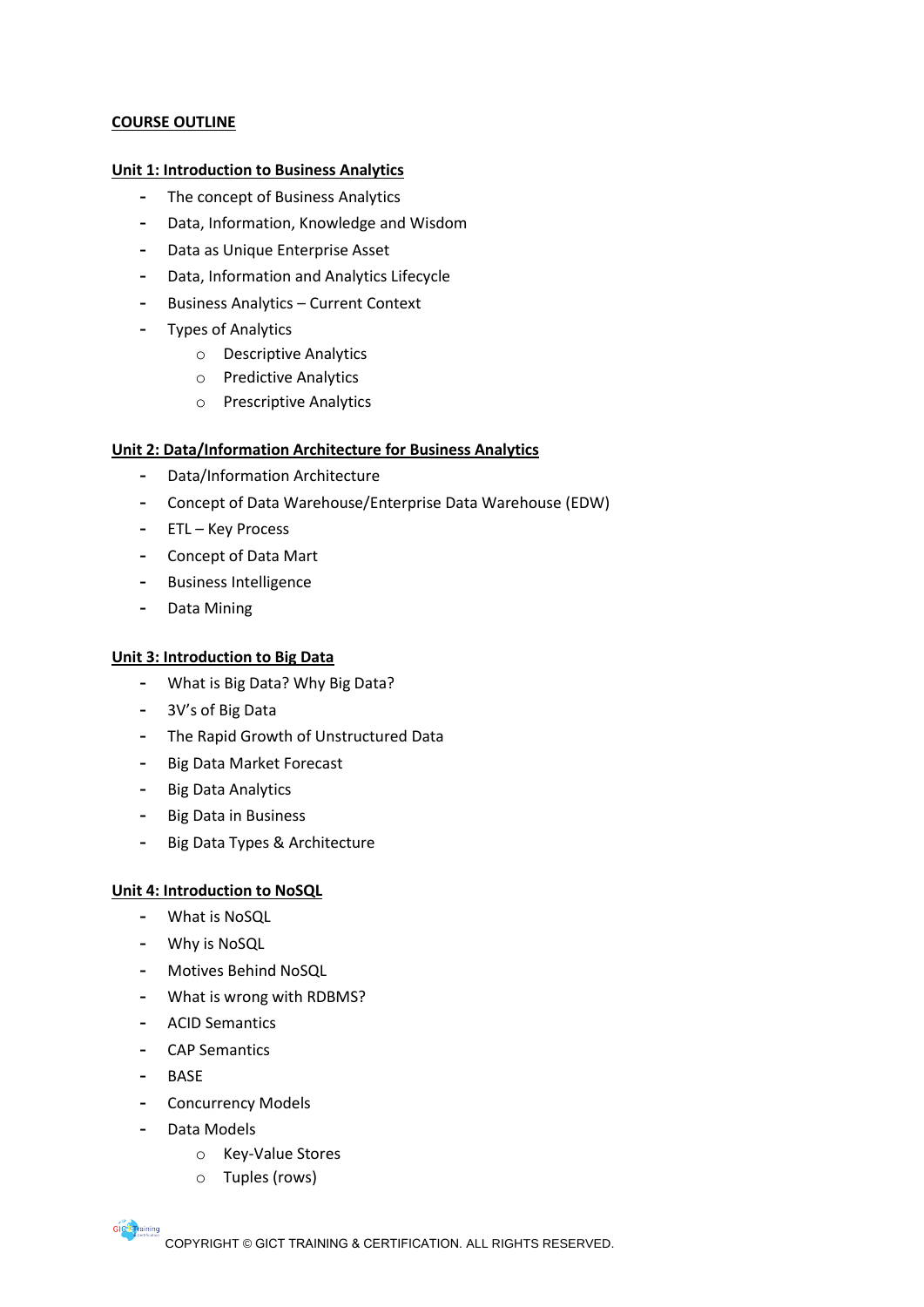- o Document Stores
- o Object Stores
- o Column Stores
- o Graph Stores

#### **Unit 5: Introduction to MongoDB**

- **-** MongoDB Data Model
- **-** Deployment Architectures
- **-** MongoDB Design Philosophy
- **-** Key MongoDB Features
- **-** Operations
- **-** Data Model
- **-** Other NoSQL Types
- **-** JSON & BSON
- **-** MongoDB Architecture
- **-** Uses

#### **Unit 6: Installation of MongoDB**

- **-** Install MongoDB On Windows
- **-** Install MongoDB On Ubuntu

#### **Unit 7: Mongo Shell**

- **-** Starting the Mongo Shell
- **-** Core Options in Mongo Shell
- **-** Command Helpers
- **-** Basic Shell JavaScript Operations
- **-** Execute a JavaScript file

#### **Unit 8: MongoDB Data Types**

- **-** Data Types
- **-** Comparison/Sort Order
- **-** BSON Data Types

#### **Unit 9: Schema Design**

- **-** Dynamic Schema
- **-** Schema Considerations
- **-** Data Manipulation
- **-** Data Access
- **-** Document Structure
- **-** References

**GIC** E<mark>Training</mark>

- **-** Embedded Data
- **-** Atomicity of Write Operations

COPYRIGHT © GICT TRAINING & CERTIFICATION. ALL RIGHTS RESERVED.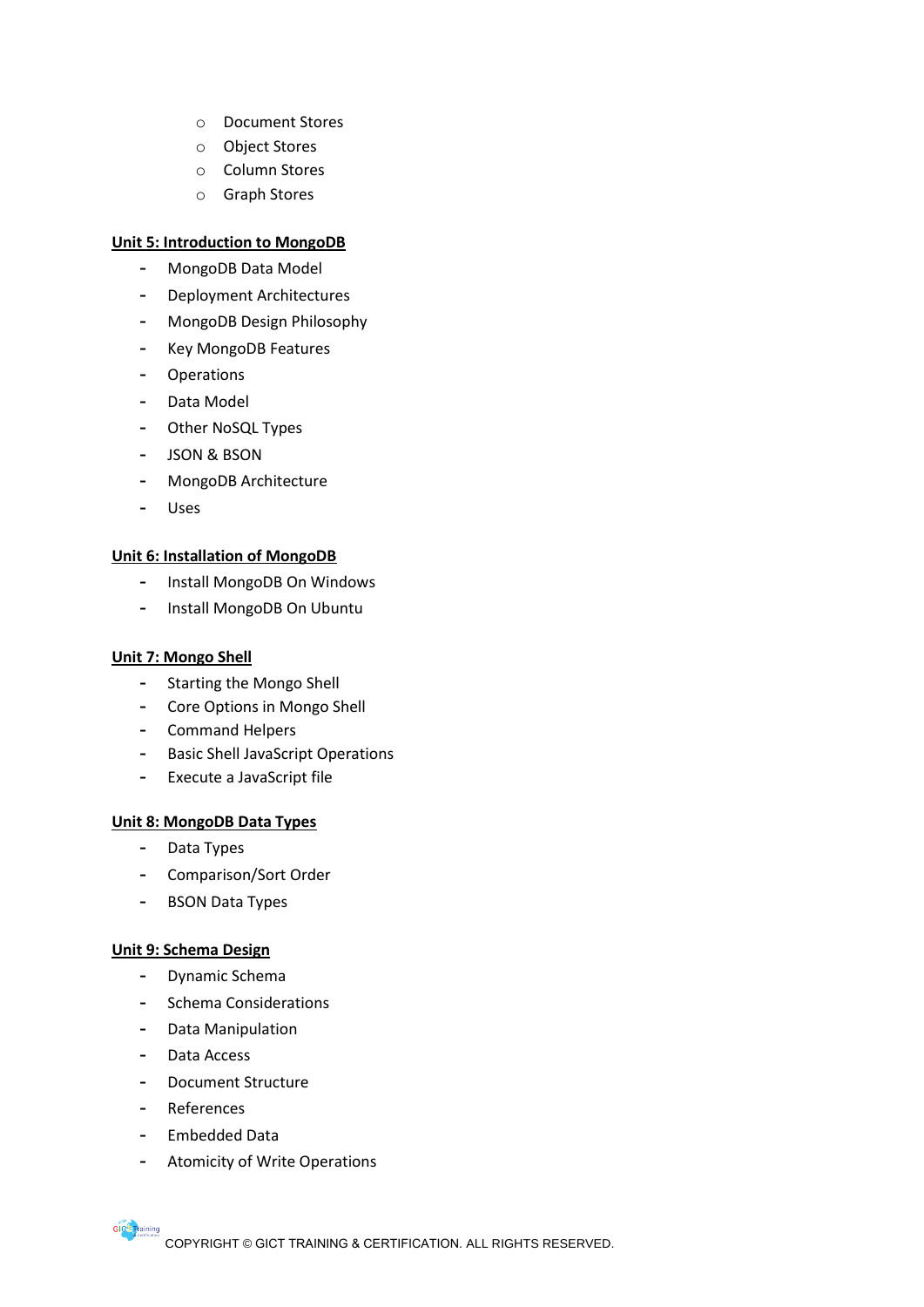- **-** Model Relationship between documents
- **-** Model Specific Application Contexts
- **-** Model Data to Support Keyword Search
- **-** Limitations of Keyword Indexes
- **-** Model Monetary Data
- **-** Model Time Data

#### **Unit 10: CRUD Operations**

- **-** Create Database
- **-** Drop Database
- **-** Create Collection
- **-** Drop Collection
- **-** Write Operation Overview
- **-** Insert Behavior
- **-** Update Document
- **-** Read Operation Overview
- **-** Query Interface
- **-** Query Statement
- **-** Remove Method
- **-** Projections

#### **Unit 11: MongoDB Operators**

- **-** Query and Projection Operators
- **-** Update Operators
- **-** Aggregation Pipeline Operators

#### **Unit 12: MongoDB Indexes**

- **-** Creating Index
- **-** Ensure Index
- **-** Remove Index
- **-** Index Information
- **-** Index Types

#### **Unit 13: Data Mining Tool**

- **-** Understand the open source DM tool RapidMiner
- **-** Explore the various features of RapidMiner
- **-** Walkthrough a RapidMiner demo with different scenarios

#### **Unit 14: Data Mining Techniques**

**GIC** E<mark>Training</mark>

- **-** Understand the various data mining techniques
- **-** Understand how correlation matrix works